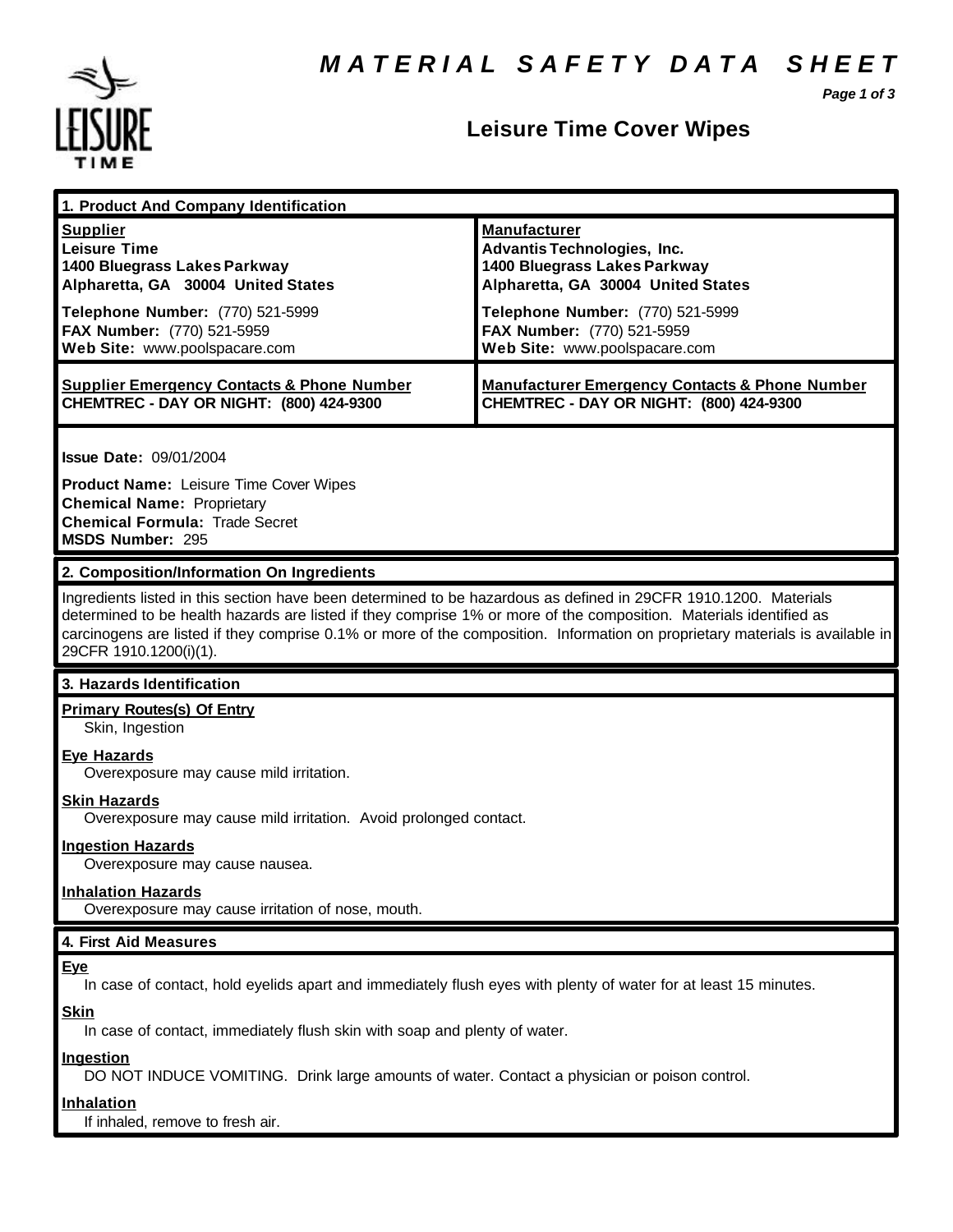# *M A T E R I A L S A F E T Y D A T A S H E E T Page 2 of 3*

## **Leisure Time Cover Wipes**

## **Fire Fighting (Pictograms) 5. Fire Fighting Measures Flash Point:** >400 °F **Lower Explosive Limit:** N/A **Upper Explosive Limit:** N/A **Extinguishing Media** Use the appropriate extinguishing media for the surrounding fire. **6. Accidental Release Measures** Do not flush to sewer. Clean up spill immediately. **Handling & Storage (Pictograms) 7. Handling And Storage Handling Precautions** No special precautions are needed in handling this material. **Storage Precautions** Keep from freezing. Store in a cool dry place. Do not store for more than one year. Keep out of reach of children. **8. Exposure Controls/Personal Protection Engineering Controls** Local exhaust acceptable. Special exhaust not required. **9. Physical And Chemical Properties Appearance** Milky liquid **Odor** Mild, soap-like **Chemical Type:** Mixture **Physical State:** Liquid **Boiling Point:** 212 °F **Specific Gravity:** 1.04 **Percent Volitales:** N/D **Vapor Pressure:** N/A **Vapor Density:** 1 **pH Factor:** 8.0-9.0 **Solubility:** Completely **Evaporation Rate:** 1 **10. Stability And Reactivity Stability:** Stable **Hazardous Polymerization:** Will not occur **Conditions To Avoid (Stability)**

Excessive heat, contamination.